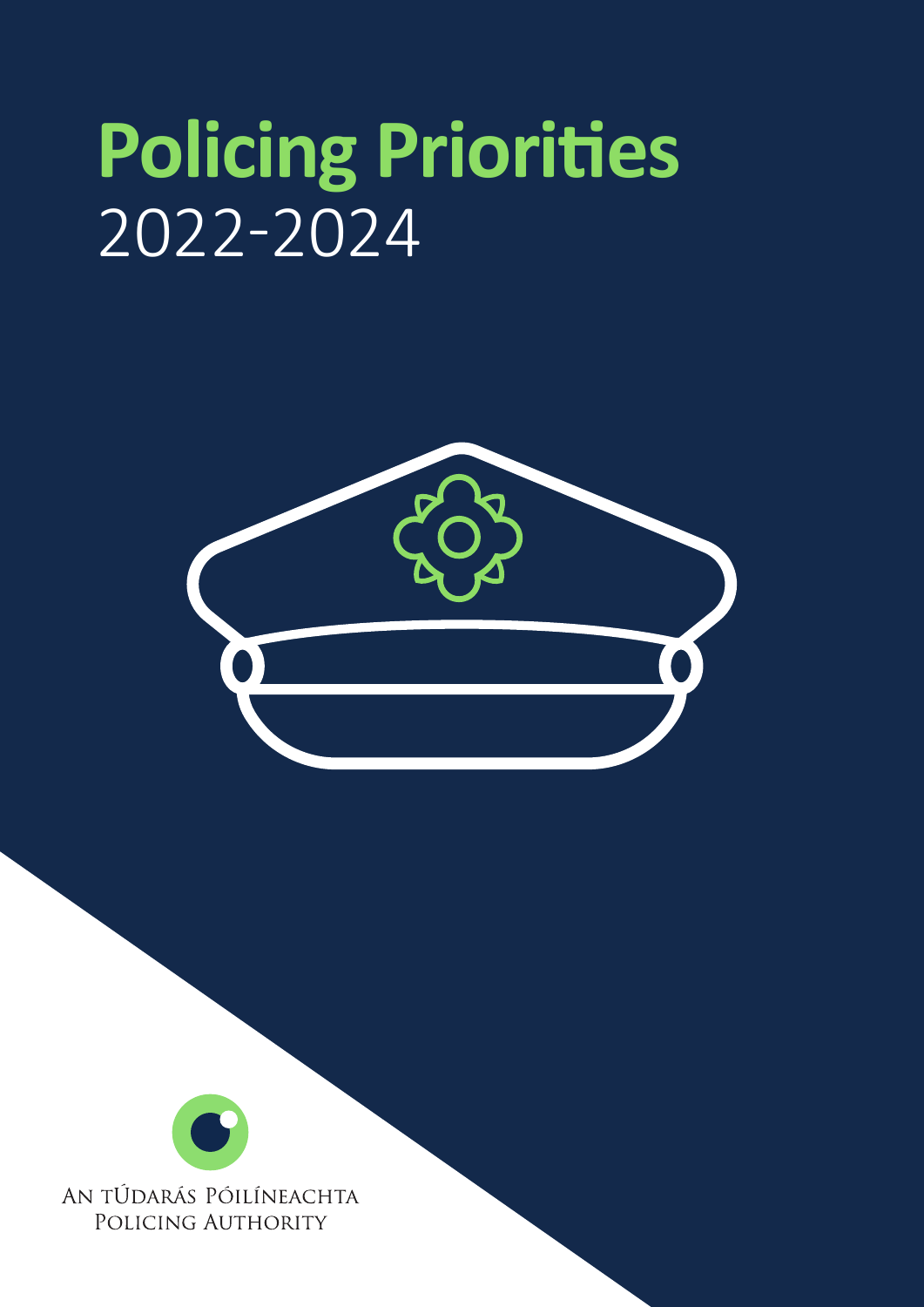

## **Introduction**

The Policing Authority has a role under the Garda Síochána Act 2005 Section 20 (1) to determine or revise the priorities for the Garda Síochána in performing its functions relating to Policing Services.

The Policing Priorities establish what the Policing Authority wants the Garda Síochána to give the most attention to in any given period. These priorities assist the Garda Commissioner in identifying areas that require extra focus and/or investment of resources to improve the service delivered to the public and the enhancement of the Garda organisation. They are:

- Protecting and Supporting Victims and the Vulnerable
- Supporting and Ensuring Community Safety
- Tackling Organised and Serious Crime

An tÚdarás Póilíneachta | Policing Authority

- Rights Based and Ethical Service Delivery
- Development of the Capacity to Strategically Manage Garda Resources

The Authority has set these priorities for the duration of the Garda Strategy Statement 2022-2024 but they will be reviewed annually by the Authority.

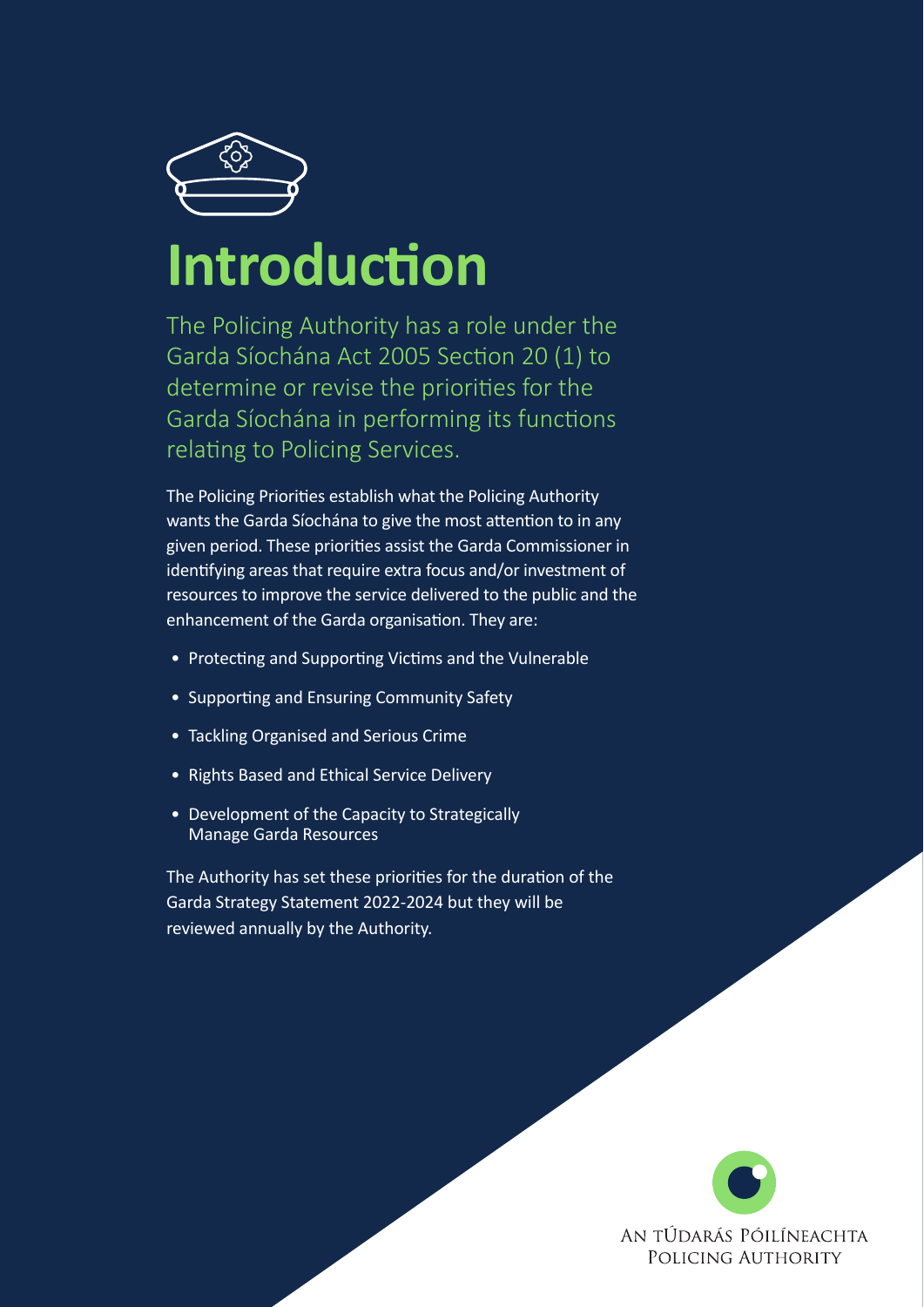## **Policing Priorities** 2022-2024

## **Protecting and Supporting Victims and the Vulnerable**

To deliver a policing service to victims of sexual crime, domestic abuse, and coercive control that is victim-centred, trauma-informed, effective in preventing and detecting these crimes, vindicates human rights, and trusted by victims.

#### **Key Areas:**

- **•** Sexual Crime
- **•** Domestic Abuse
- **•** Coercive Control
- **•** Victims Services

- **•** Increased reporting and detection of sexual crime, domestic abuse, and coercive control
- **•** The implementation of the recommendations from the Garda Inspectorate's report on Child Sexual Abuse
- **•** Maintenance of the organisation's response to domestic abuse to include the levels of victim engagement, victim risk assessments, and engagement with partner organisations/agencies
- **•** Increased cyber crime capability resulting in higher detections of child sexual exploitation
- **•** Implementation of the recommendations of the CAD/999 review process
- **•** Consolidation of the operation of the Divisional Protective Services Units
- **•** The rollout and review of the Domestic Abuse Risk Assessment Tool to all members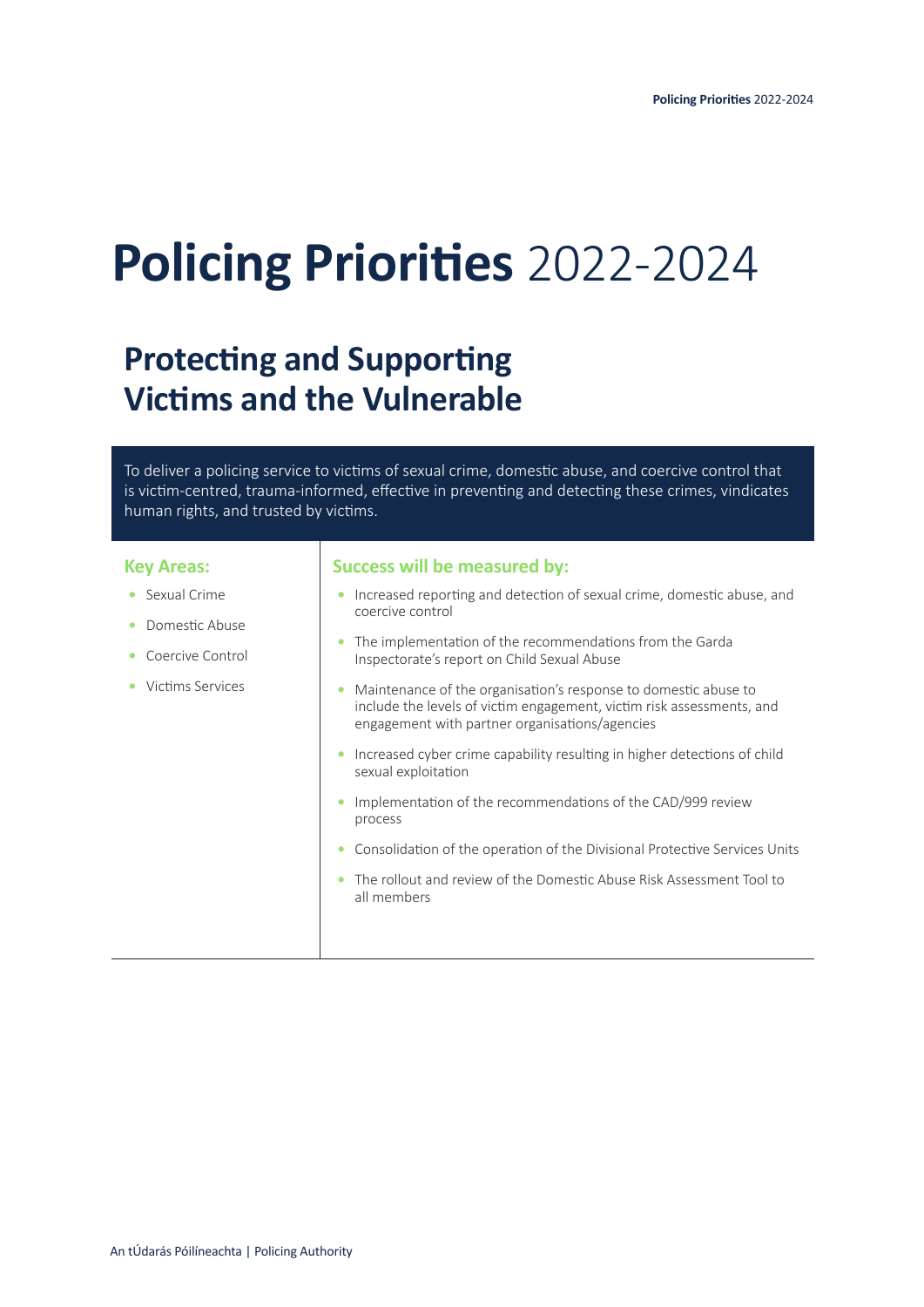## **Supporting and Ensuring Community Safety**

To understand and respond to anti-social behaviour, crime, and associated quality of life issues for communities. To address these in conjunction with its partners in a way that prevents crime, reduces fear, and results in a better quality of life for communities.

#### **Key Areas:**

- **•** Anti-Social Behaviour
- **•** Community Engagement
- **•** Garda Visibility
- **•** Hate Crime

- **•** Rollout of the Community Policing Framework, including a review of its effectiveness and impact
- **•** Policing with communities builds on the learning and retains the approach and tone of contact achieved during the COVID-19 period
- **•** Fear of crime being lower with increased confidence in the policing response to crime
- **•** Strengthened interagency working at strategic national level and at local level as reported through the Authority's stakeholder engagement with NGOs, community groups, and statutory bodies
- **•** Positive engagement in the establishment and commencement of activity of the Community Safety Partnerships
- **•** Implementation of the Garda Reserve Strategy
- **•** Continued rollout of the Divisional Diversity Forums and facilitating of the National Diversity Forum
- **•** Increased reporting and detection of hate crime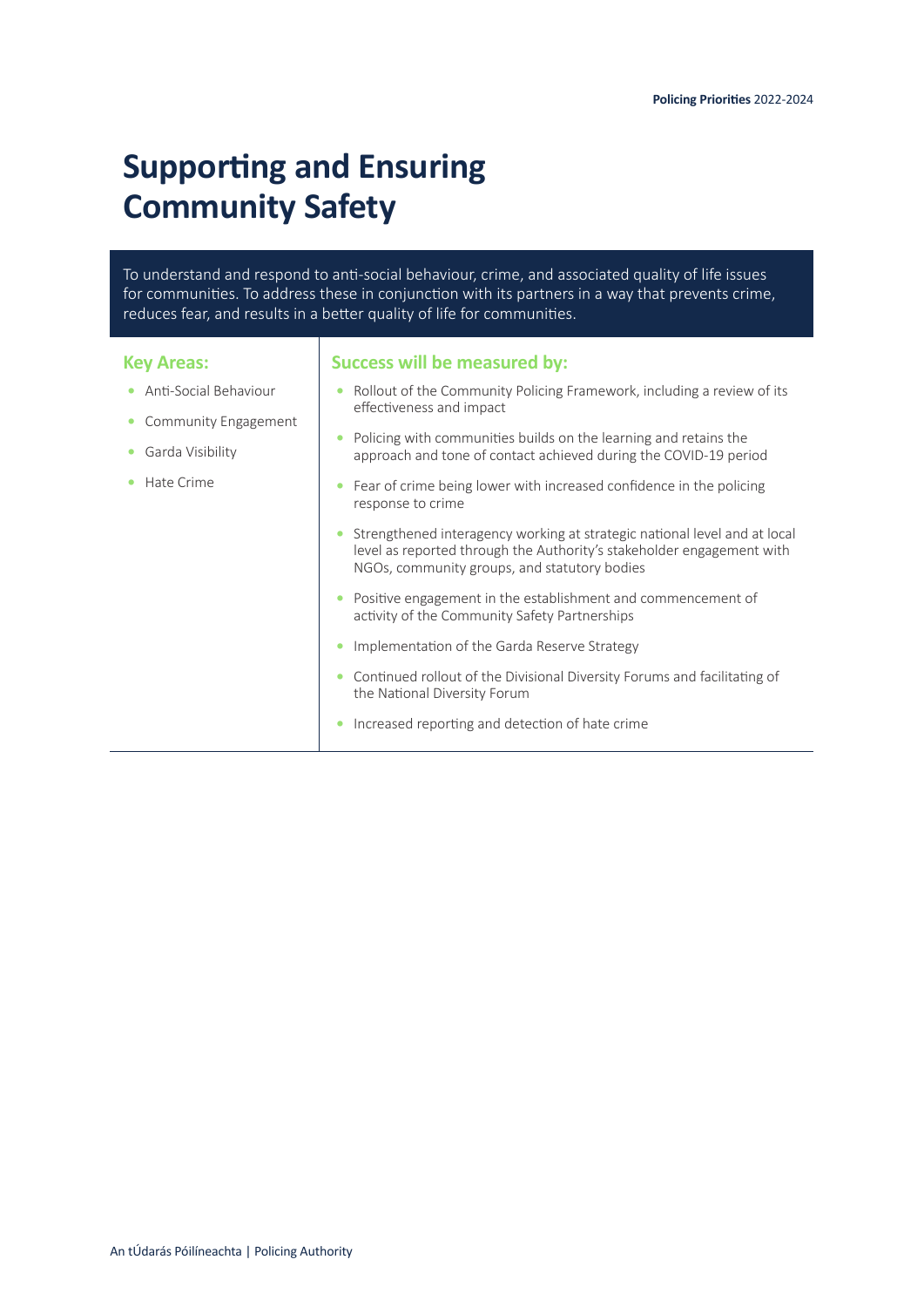## **Tackling Organised and Serious Crime**

To prevent and disrupt the activities of organised criminals, including those of international networks, engaged in national and transnational crime and reduce their impact on communities.

| <b>Key Areas:</b>     | Success will be measured by:                                                                                                                                              |
|-----------------------|---------------------------------------------------------------------------------------------------------------------------------------------------------------------------|
| Organised Crime       | Organised crime being disrupted as evidenced by preservation of life,<br>seizures of weapons, drugs and assets and successful convictions                                 |
| <b>Economic Crime</b> | At community level, attempts by organised criminals to engage young                                                                                                       |
| Cyber Crime           | people in criminality and drugs intimidation being increasingly disrupted                                                                                                 |
|                       | Increased capacity to prevent and respond to cyber crime including<br>a reduction of the backlog of seized ICT devices leading to increased<br>detections and convictions |
|                       | Increased capacity to prevent and respond to corruption, fraud, and<br>other economic crime types                                                                         |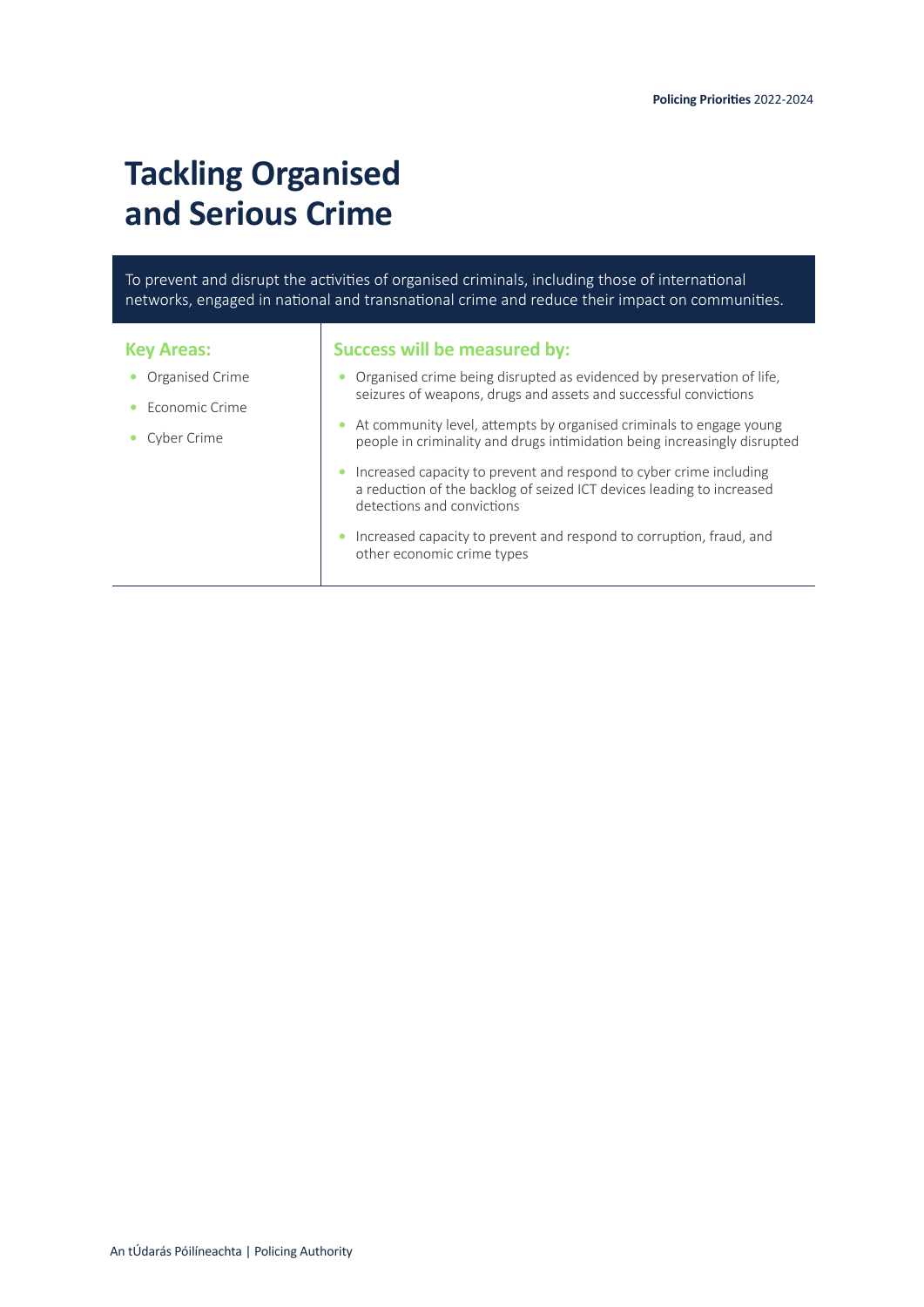## **Rights Based and Ethical Service Delivery**

To deliver a policing service in a manner that ensures that all those who come into contact with the Garda Síochána are dealt with in a way that: understands, respects and embodies diversity; vindicates and protects their human rights; is consistent with the Code of Ethics; and, is centred on the Garda Decision Making Model.

#### **Key Areas:**

- **•** Human Rights
- **•** Code of Ethics
- **•** Anti-Corruption
- **•** Culture
- **•** Diversity

- **•** The embedding of human rights, the Code of Ethics, and the Decision Making Model in all strategic planning and service delivery functions
- **•** The degree to which the public believes that the Garda Síochána would treat both themselves and all members of the community fairly
- **•** The successful rollout of, including training of all members in the use of, the Decision Making Model
- **•** All policies existing and new are human rights proofed, to include any policy relating to the use of new technologies for policing
- **•** The routine publication by the Garda Síochána of progressively more data and information, e.g. on its use of force and its use of any exceptional powers
- **•** The development of the organisational capacity and systems to publish, interrogate and respond to data and information that demonstrates the degree to which policing is fair, impartial, and non-discriminatory
- **•** Increased diversity within the Garda Síochána workforce
- **•** Positive improvement in the lived experience of policing within communities
- **•** Development of the anti-corruption unit and implementation of an intoxicant testing regime and an internal vetting process
- **•** Culture Audit outcomes demonstrate positive cultural change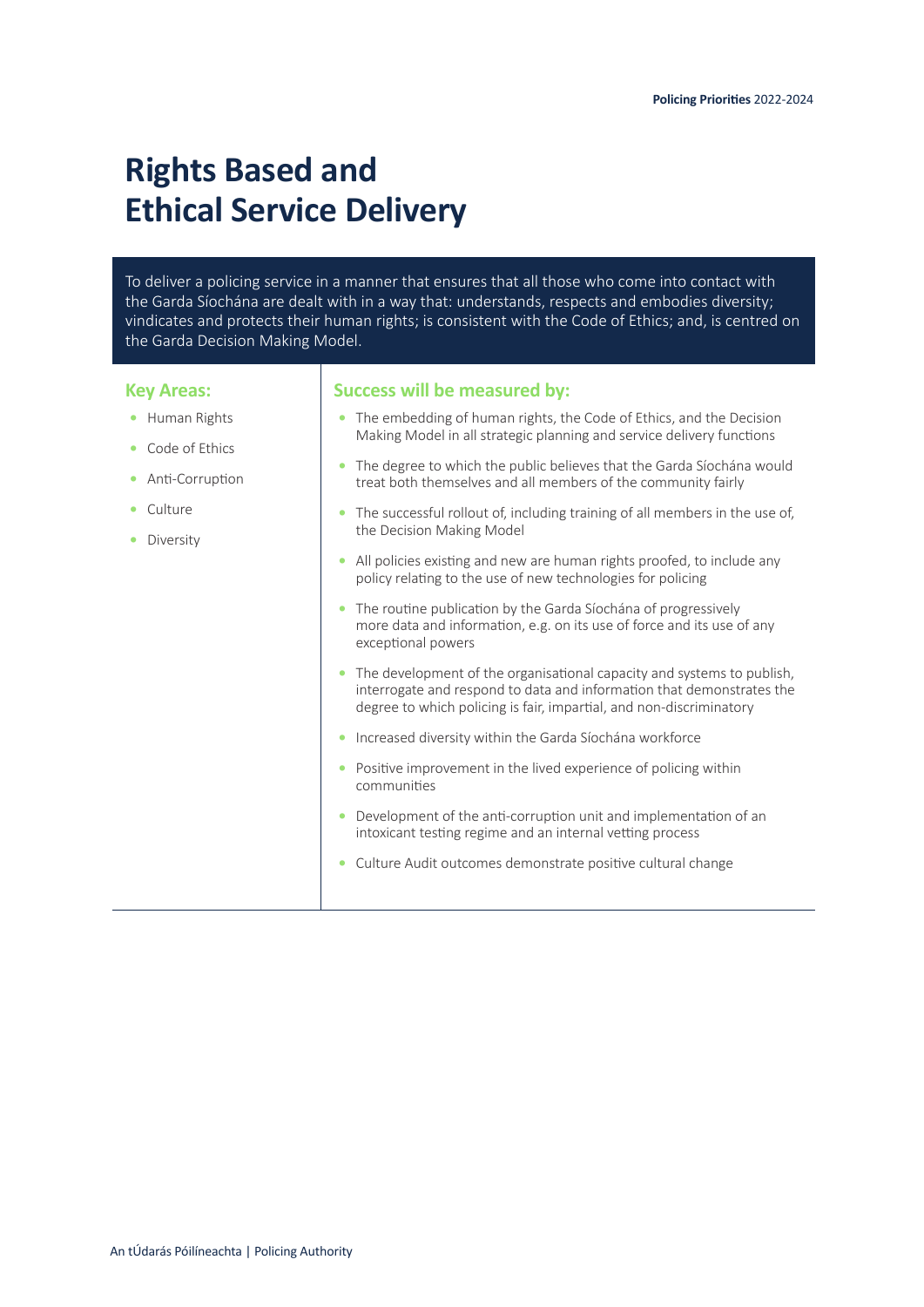## **Development of the Capacity to Strategically Manage Garda Resources**

To ensure that resources – finance, ICT, and capital assets – are appropriately and strategically managed and deployed to support Garda Members, Garda Staff, and Garda Reserves.

To ensure that this workforce is appropriately trained, skilled, managed, and supported to provide a service that responds to the crime environment and needs of the public.

#### **Key Areas:**

- **•** Operating Model
- **•** Human Resources and Professional Development
- **•** Information and Technology
- **•** Finance
- **•** Garda Estate

- **•** Strategic workforce plan agreed by the leadership team and being implemented
- **•** Operating Model being rolled out and functioning consistently and effectively across the country
- **•** Increased financial capacity that allows for detailed financial management information and analysis to assist decision making
- **•** A comprehensive estate strategy agreed by the leadership team and being implemented in conjunction with statutory partners
- **•** Performance management system in place for every member of the workforce with evidence of active engagement
- **•** Comprehensive training strategy in place and implemented with the necessary structures for delivery
- **•** Governance reporting gives confidence that processes and policies are uniformly implemented across the organisation